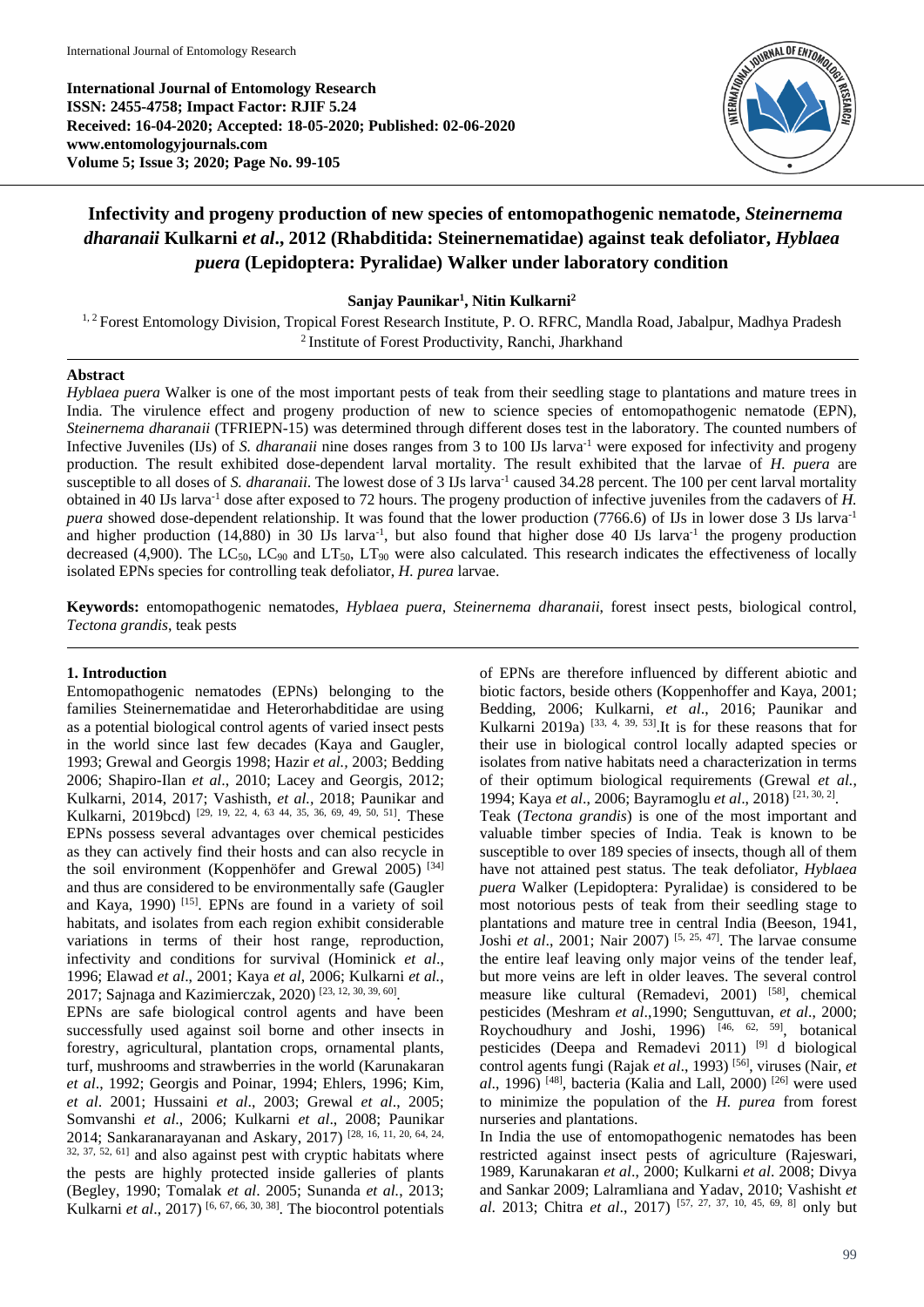recent year some species/strains of EPNs experimented against major insect pests of forestry by Kulkarni *et al*. (2011ab,2013) [40, 41, 42] ; Paunikar *et al*. (2011) [54] , Paunikar and Kulkarni, (2019bcd)<sup>[49, 50, 51]</sup>.

The literature indicated that only few reports available on determination and efficacy of different exotic species/strains of entomopathogenic nematodes against this important insect pest of teak in India (Paunikar *et al*. 2011; Kulkarni *et al*. 2017) [ 54, 38] .

It is considered that the indigenous entomopathogenic nematodes may be more suitable for innundative release against local insect pests because of their adaptability to local climatic condition (Stock *et al*.1999; Ganguly and Singh 2001; Goudarzi *et al*., 2015; Kulkarni *et al*., 2017) [65, 14, 18, 38] .

Keeping in view, the new species of EPN *Steinernema dharanaii* (TFRIEPN-15) were isolated from forest floors of Madhya Pradesh, central India (Kulkarni *et al*., 2012) [43] and further was evaluated against teak defoliator, *Hyblaea puera* which caused serious losses in teak forest nurseries, plantations and natural forests of central India.

# **2. Material and Methods**

# **2.1 EPNs culture**

The indigenous new species of EPN, *Steinernema dharanaii* (TFRIEPN-15) were collected and isolated from tropical forest areas of Madhya Pradesh, central India. The species was identified new species under the EPNs family Steinernematidae genus *Steinernema* from their taxonomical and morphological characters (Kulkarni *et al.*, 2012)<sup>[43]</sup>. The EPNs from the collected soil samples, baiting technique suggested by Bedding and Akhurst  $(1975)^{[3]}$  was used. Five mature larvae of waxmoth, *G. mellonella* were used as fictitious host for baiting EPNs in 250 ml capacity plastic containers with lid filled with soil samples. This arrangement was replicated five times for each soil sample. It was ensured to keep soil moisture in the range of 10- 20.0% or as existed naturally in the soil at the time of collection. Five to seven matured last stage waxmoth larvae were released and left for 72 to 96 hrs. After one week of incubation the Infective Juveniles (IJs) were extracted from cadavers using slightly modified White Trap (Woodring and Kaya 1988)<sup>[70]</sup>. The extracted IJs were surface washed with 5-6 drop of 0.1% hyamine 10x (Methyl Benzothenium Chloride) and filtered Range fitted with Vacuum Pump (Make - Tarson) at 30-40 k Pa pressure. The filtrated IJs were again washed with two rounds of freshly sterilized distilled water before transferring finally to fresh distilled water in a Petri dish for storage and experiments. The infective juveniles (IJS) of native *Steinernema* sp*.* was cultured in Forest Entomology Division, Tropical Forest Research Institute, Jabalpur, Madhya Pradesh on last instar larvae of wax moth, *Galleria mellonella* (L) & harvested using the White trap method (Kaya and Stock, 1997)<sup>[31]</sup>. The required number of infective juveniles was obtained from the laboratory culture, time to time, as and when required.

# **2.3 Insect Defoliators**

### **Collection and maintenances of Insect Culture**

The larvae of teak defoliators, *H. puera,* were collected from the infested host seedlings and young plantations in and around Tropical Forest Research Institute (TFRI) and forest nurseries of State Forest Departments under Jabalpur, Mandla Forest Divisions and (Forest Development

Corporation) Udaipur, Kalpi, Kundam and Belkund were brought to the laboratory and kept in rearing containers of 5 liters capacity. The larvae were fed *ad libitum* daily with the respective host plants. Early, aged last instar larvae of the insect were separated from the culture and used in the experiments. It was ensured to allow considerable proportion of the mature larvae to develop into adults so as to rotate the culture for getting the larvae of known ages for each defoliator species.

## **2.4 Bioassay experiment against defoliators,** *Hyblaea puera,*

The last stage larvae of *H. puera* were placed in the 10 cm petri- dish with filter paper in five replications. Counted number of IJs of EPN-15, such as 3, 5, 10, 15, 20, 30, 40 50, and 100 IJs larva-1 were released in standard size (10 cm dia x 1.5 cm depth) Petri-dishes lined with Whatman filter paper #1 moisture with minimum required uniform quantity of distilled water. Ten early last stage larvae of were released in each plate with 10 replications for each treatment. Whole experiment set up was placed in the BOD 27  $^0C\pm1$  incubator /temperature-controlled room at 27  $^0C\pm1$ with 60-70% relative humidity for 12, 24 hours, 48 hours and 72 hours. After 72 hours period of incubation, cadavers were separated and counted to calculate the percent mortality in each dose level after different period of incubation. The dead larvae (cadavars) were kept in separate Petri dish for incubation at  $27 \text{ }^0C \pm 1$  for IJs emergence and assess progeny production of each cadaver under microscope. The experiment was repeated thrice before compilation of data and statistical analysis.

#### **3. Statistical Analysis**

The data on mortality in infective juveniles were checked for skewness and symmetry and transformed using angular, square root or log base 10 transformations, as required. The transformed data (if required) were subjected to Analyses of Variance (ANOVA) (Gomez and Gomez, 1984)<sup>[17]</sup> The data on mortality of target insect pests was subjected to Probit analysis (Busvine, 1971)<sup>[7]</sup> for calculation of lethal doses for 50.0% (LD<sub>50</sub>) or 90.0% (LD<sub>90</sub>) and lethal time for 50.0%  $(LT<sub>50</sub>)$  and 90%  $(LT<sub>90</sub>)$  calculation (Finney, 1977)<sup>[13]</sup>. The mortality of larvae if any in control treatment were corrected by Abbott's formula  $(1925)^{[1]}$ .

### **4. Results and Discussion**

The doses of 3 IJs Larva-1 exhibited significant mortality (34.28%) over untreated control (*P*<0.05), but at par with 5 IJs Larva-1 (37.14%) mortality. It was followed by mortalities at 10, 20 and 30 IJs Larva-1 with 45.71, 57.13 and 77.13%. There was 100.0% mortality received at 40 IJs Larva-1 ( $P < 0.05$ ) ( $F(P < 0.001) = 40.0$ ,  $df = 24$ ,  $SE(d) \pm$ 5.22, *LSD*  $(P < 0.005) = 10.79$ . The progeny production data from the larvae exposed to different doses of IJs indicated progeny production to be proportional to the IJ doses up to 30 IJ Larva-1 at which it was significantly higher 14,880 IJs (*P*<0.05). However, it displayed inverse relationship as the doses further increased and progeny production (4900 IJs) at the highest dose of 40 IJs Larva-1 was at par with the minimum dose  $(P>0.05)$  $(F(P<0.001)$  = 25.65,  $df = 20$ ,  $SE(d) = 4.85$ ,  $LSD(P < 0.005) = 10.13$ (Table -1; Fig-1).

#### **EPN doses vs exposure time**

Observation on exposure of teak defoliator larvae to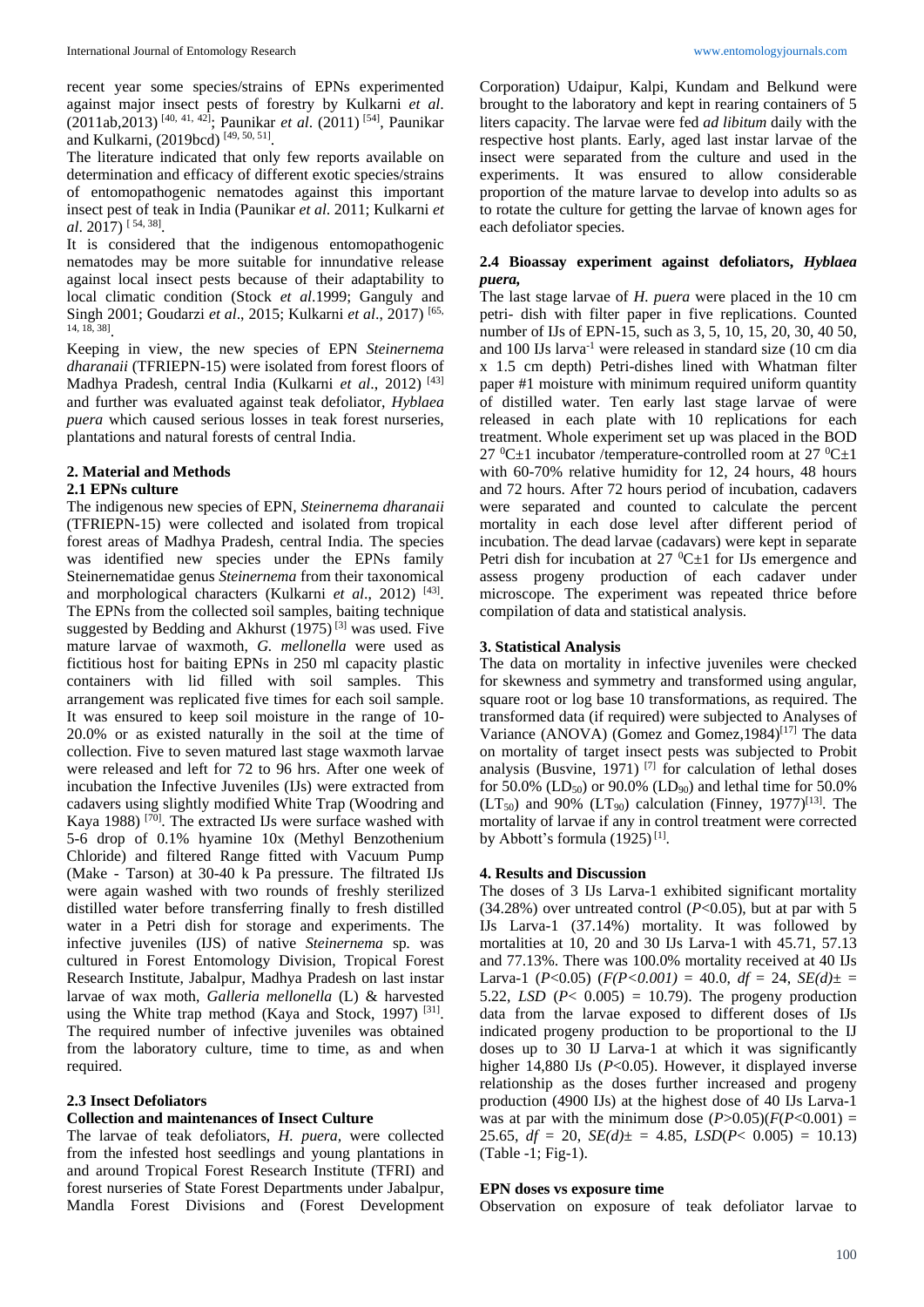different doses from 3 to 40 IJs Larva-1 at every 12 hrs intervals till 132 hrs, indicated that the mortality in teak defoliators initiated 48 hrs after the exposure to IJs. The mortality was recorded 14.28, 14.28, 20.0, 25.71, 42.85 and 54.28%, respectively at 3, 5, 10, 20, 30 and 40 IJs Larva-1. Further, the data showed significant increase in mortality at all the IJ doses upto 72 hrs (*P*<0.05) with 34.28, 37.14, 45.71, 57.14, 77.14 and 100.0%, respectively at 3, 5, 10, 20, 30 and 40 IJs Larva-1. However, duration of exposure to IJs after 72 hrs did not have any significant role in mortality, except at doses of 5 IJs Larva-1 and above (P>0.05). Probit

Analyses Based on data given in (Table 2)

Probit analysis performed, indicate 4.89 (UL 7.97 and LL 3.00 IJs Larva-1) and 18.84 IJs Larva-1 (UL 28.54 and LL 12.43 IJs Larva-1) were required to cause, respectively 50 and 90.0% mortality in teak defoliator larvae in laboratory (*P*<0.05) (*R2* = 0.848, equation 1.22x+0.357). At the same time 50.69 (UL 67.04 and LL 38.34 hrs) and 99.31 hrs (UL 121.28 and LL 81.31hrs) were required for causing 50 and 90.0% mortality, respectively (*P*<0.05) (*R2* = 0.931, equation 2.399x-6.359) (Table-3)

| Treatments (Doses in IJs Larva <sup>-1</sup> ) | Mean Mortality (in %) after 72 hrs | Mean Progeny Production (IJs larva <sup>-1</sup> ) |
|------------------------------------------------|------------------------------------|----------------------------------------------------|
|                                                | $34.28d$ (35.76)                   | $7,766^{\mathrm{d}}(87.68)$ #                      |
|                                                | $37.14d$ (37.39)                   | $8,816^{cd}$ (93.50)                               |
| 10                                             | $45.71cd$ (42.46)                  | $\overline{9,575^{bc}}(99.69)$                     |
| 20                                             | $57.13^{bc}$ (49.25)               | $1,0900b$ (104.32)                                 |
| 30                                             | $77.13b$ (60.11)                   | 14,880 <sup>a</sup> (121.74)                       |
| 40                                             | $100.00^a$ (90.04)                 | $49,00^e$ (69.75)                                  |
| Distilled water (Control)                      | $0.00^{\circ}$ (0.00)              |                                                    |
| $F_{(P<0.001)}$                                | 40.00                              | 25.65                                              |
| Df                                             | 24                                 | 20                                                 |
| $SE_{(d)}\pm$                                  | 5.22                               | 4.85                                               |
| LSD <sub>(P&lt;0.005)</sub>                    | 10.79                              | 10.13                                              |

\*Data in paranthesis are Arc Sin√ n transformation of percentage values.

a, b Values followed by similar alphabets do not differ significantly with each other (*P*>0.05).

#Values are Square Root transformation of mean progeny producti on data

| Table 2: IJ doses vs exposure time against teak defoliator, Hyblaea puera. |  |  |  |
|----------------------------------------------------------------------------|--|--|--|
|----------------------------------------------------------------------------|--|--|--|

| <b>Different Doses</b>     | <b>Mean Mortality (in hours)</b> |                           |    |            |                                                         |                                                                       |                |             |       |                                    |                                                                                                   |  |
|----------------------------|----------------------------------|---------------------------|----|------------|---------------------------------------------------------|-----------------------------------------------------------------------|----------------|-------------|-------|------------------------------------|---------------------------------------------------------------------------------------------------|--|
| of IJs/larva               | 12                               | 24                        | 36 | 48         | 60                                                      | 72                                                                    | 84             | 96          | 108   | 120                                | 132                                                                                               |  |
| 3                          | 0.00(0.00)                       |                           |    |            |                                                         | $0.00(0.00)$ $0.00(0.00)$ 14.28 (22.21) 25.71 (30.30) 34.28 (35.76)   | 34.28          | 40.00       | 40.00 | 45.71                              | 45.71<br>(35.76)(39.12)(39.12)(42.48)(42.48)                                                      |  |
| 5                          | 0.00(0.00)                       |                           |    |            |                                                         | $0.00(0.00)$ $0.00(0.00)$ 14.28 (22.21) 31.42 (33.74) 37.14 (37.47)   | 40.00          | 45.71       | 48.57 | 48.57                              | 51.42<br>(39.19)(42.55)(44.20)(44.20)(45.84)                                                      |  |
| 10                         | 0.00(0.00)                       |                           |    |            |                                                         | $[0.00 (0.00) 0.00 (0.00) 20.00 (26.26) 37.14 (37.47) 45.71 (42.48)$  | 45.71          | 54.28       | 54.28 | 60.00                              | 60.00<br>(42.48)(49.27)(49.27)(50.92)(50.92)                                                      |  |
| 20                         | 0.00(0.00)                       |                           |    |            |                                                         | $0.00(0.00)$ $0.00(0.00)$ $25.71(30.00)$ $42.85(40.84)$ 57.14 (49.20) | 60.00          | 60.00 65.71 |       | 68.57                              | 74.28<br>(50.92)(50.92)(54.66)(56.30)(62.77)                                                      |  |
| 30                         | 0.00(0.00)                       |                           |    |            |                                                         | $0.00(0.00)$ $0.00(0.00)$ 42.8 (40.84) 65.71 (55.03) 77.14 (64.48)    | 80.00          | 80.00       | 85.71 | 94.28                              | 94.28<br>(66.50)(66.50)(72.97)(81.15)(81.15)                                                      |  |
| 40                         | 0.00(0.00)                       |                           |    |            | $[0.00 (0.00) 0.00 (0.00) 54.28 (47.94) 71.42 (58.32)]$ | 100.00<br>(90.04)                                                     |                |             |       |                                    | 100.00 100.00 100.00 100.00 100.00<br>$(90.04)$ $(90.04)$ $(90.04)$ $(90.04)$ $(90.04)$ $(90.04)$ |  |
| Control                    | 0.00(0.00)                       | $0.00(0.00)$ $0.00(0.00)$ |    | 0.00(0.00) | 0.00(0.00)                                              | 0.00(0.00)                                                            | 0.00<br>(0.00) | 0.00        | 0.00  | 0.00<br>$(0.00)$ $(0.00)$ $(0.00)$ | 0.00<br>(0.00)                                                                                    |  |
|                            |                                  | EPN dose                  |    | 545.51     |                                                         |                                                                       |                |             |       |                                    |                                                                                                   |  |
| $F_{(P<0.001)}$            |                                  | Exposure                  |    | 5.14.75    |                                                         |                                                                       |                |             |       |                                    |                                                                                                   |  |
|                            |                                  | EPN dose X Exposure       |    | 24.39      |                                                         |                                                                       |                |             |       |                                    |                                                                                                   |  |
|                            | EPN dose                         |                           |    | 304        |                                                         |                                                                       |                |             |       |                                    |                                                                                                   |  |
| df                         | Exposure                         |                           |    | 304        |                                                         |                                                                       |                |             |       |                                    |                                                                                                   |  |
|                            |                                  | EPN dose X Exposure       |    | 304        |                                                         |                                                                       |                |             |       |                                    |                                                                                                   |  |
| $SE_{(d)}\pm$              | EPN dose                         |                           |    | 1.049      |                                                         |                                                                       |                |             |       |                                    |                                                                                                   |  |
|                            | Exposure                         |                           |    | 1.315      |                                                         |                                                                       |                |             |       |                                    |                                                                                                   |  |
|                            | EPN dose X Exposure              |                           |    | 3.480      |                                                         |                                                                       |                |             |       |                                    |                                                                                                   |  |
| LSD <sub>(P&lt;0.05)</sub> | EPN dose                         |                           |    | 2.064      |                                                         |                                                                       |                |             |       |                                    |                                                                                                   |  |
|                            | Exposure                         |                           |    | 2.588      |                                                         |                                                                       |                |             |       |                                    |                                                                                                   |  |
|                            | EPN dose X Exposure              |                           |    | 6.847      |                                                         |                                                                       |                |             |       |                                    |                                                                                                   |  |

\*Data in paranthesis are Arc Sin $\sqrt{ }$ n transformation of percentage values.

**Table 3:** Probit analyses on filter paper bioassay for *H. purea*

| <b>Parameters</b>             | Values | Upper Limit | <b>Lower Limit</b> | $R^2$ value | <b>Equation</b> |
|-------------------------------|--------|-------------|--------------------|-------------|-----------------|
| $LD_{50}$ larva <sup>-1</sup> | 4.89   | 7.97        | 3.00               | 0.848       | $1.22x + 0.357$ |
| $LD90$ larva <sup>-1</sup>    | 18.84  | 28.54       | 12.43              | 0.848       | $1.22x + 0.357$ |
| $LT_{50}$ (in hrs)            | 50.69  | 67.04       | 38.34              | 0.931       | 2.399x-6.395    |
| $LT_{90}$ (in hrs)            | 99.31  | 121.28      | 81.31              | 0.931       | 2.399x-6.395    |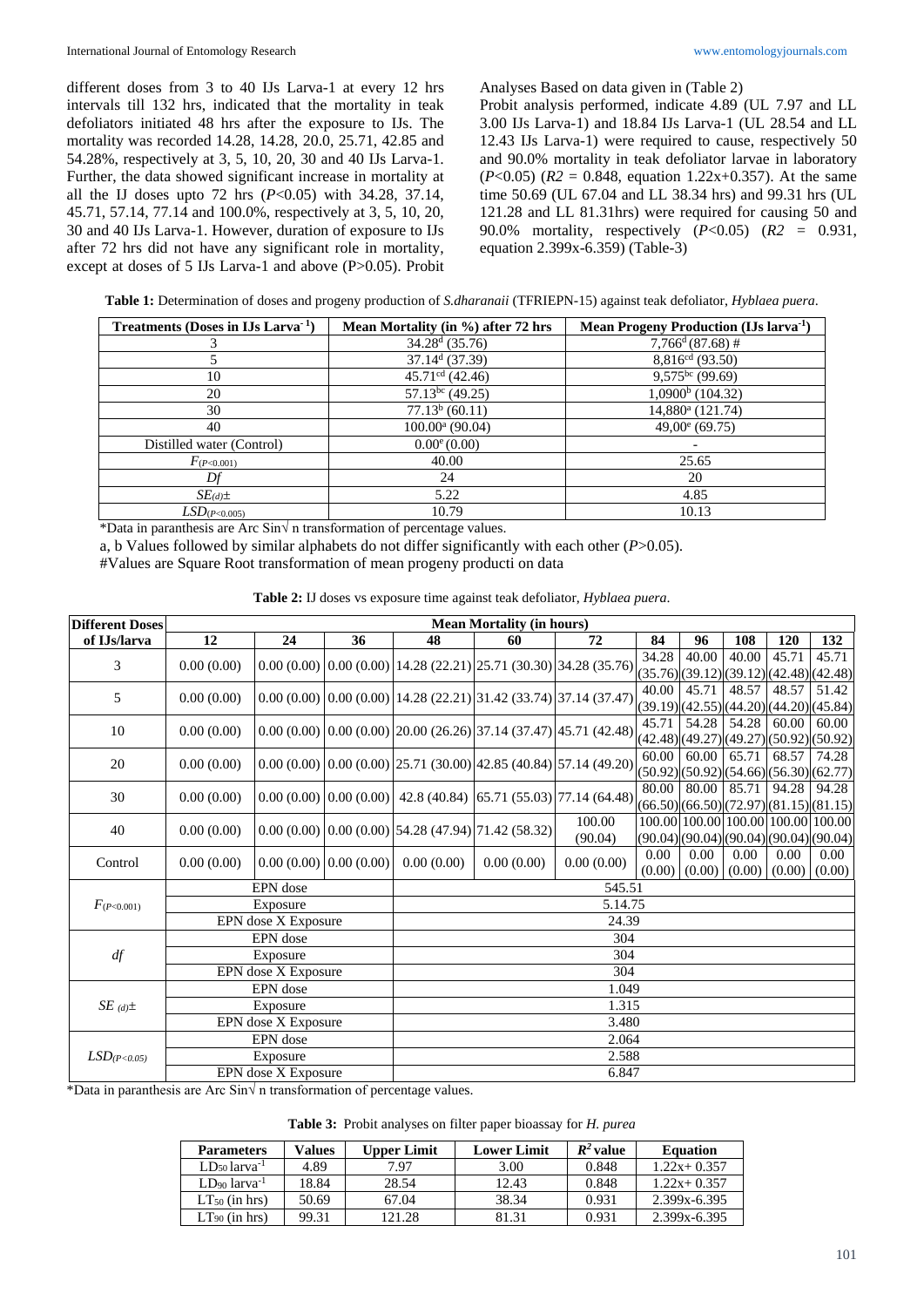

**Fig 1:** Progeny production by IJs of *Steinernema dharanaii* in larvae of *Hyblaea puera*

There are very few reports on infectivity of *Steinernema dharanii* against the *Hyblaea puera* to compare the results obtained. The exotic strain of entomopathogenic nematode, *Heterorhabditis indica* National Bureau of Agriculturally Important Insects (NBAII, Bengaluru) was tested for their infectivity against teak defoliator, *Hyblaea puera* in different doses level by Paunikar *et al.* (2011) <sup>[54]</sup>. They found that dose-dependant mortality of the larvae. The lowest dose 3 IJs Larva<sup>-1</sup> caused 28.57% mortality and in highest dose of 40 IJs Larva<sup>-1</sup> killed 100.0% larvae.

Kulkarni et al. (2017)<sup>[38]</sup> investigated susceptibility of newto-science species *Steinernema dharanaii* (TFRIEPN-15) against defoliators of teak i.e. *Hyblaea puera* in the laboratory. The doses of 3 IJs Larva<sup>-1</sup> exhibited lowest mortality (10.09%) with 100.0% mortality at the IJ required dose of 50 IJs Larva<sup>-1</sup> after 72 hrs. In the same experiments they have also tested six native populations of entomopathogenic nematodes (four of the genus *Steinernema*, and one genus *Heterorhabditis.* The other populations of TFRIEPN-50 and *H. indica* attained highest level of mortality (85.71%) 25 to 30 IJs L-1, above which mortalities observed were statistically at par (*P*>0.001). The TFRIEPN-56 exhibited highest mortality at 50 IJs L-1. TFRIEPN-56, 49, 23, 57 and *S. carpocapsae* required dose of 35 IJs L-1 and above to exhibit highest mortality. The populations of TFRIEPN-50, 56, 23 and *S. carpocapsae*  required minimum dose of 10 IJs L-1 to exhibit significantly superior mortality (*P*<0.001) in teak defoliator over control. The results indicated dose-dependent larval mortality (over 80%) at and above 35 IJs L-1 by all populations except TFRIEPN-56.

Recently, Paunikar and Kulkarni (2018, 2019bcd)<sup>[55,49,50,51]</sup> have investigated infectivity and progeny production of *S. dharanaii* against some fictitious host insect, *Galleria mellonella* and forest insect pests, Bamboo leaf roller, *Crypsiptya coclesalis* and Albizia defoliator, *Spirama retorta* in the laboratory condition.

The new species of entomopathogenic nematode, *Steinernema dharanaii* was also investigated for their pathogencity and progeny production against fictitious host insect waxmoth, *Galleria mellonella* in different doses level under laboratory condition by Paunikar and Kulkarni (2018) [55]. They found that the lowest dose of 3 IJs larva<sup>-1</sup> caused 44.00% mortality and highest mortality of 100% was obtained at 24 IJs larva-1 and 30 IJs larva-1 . While the production of IJs of the next progeny was proportional to

Increase in EPN doses exposed, but this dose-dependent increase in progeny production was only up to a dose. The cadavers exposed to minimum dose of 3 IJs Larva-1 produced 57,400 IJs, whereas, the highest dose 200 IJs larva-1 allowed progeny production of only 39,320 IJs larva-1 .

Paunikar and Kulkarni (2019b) [49] was tested EPN, *S*. *dharanaii* against larvae of bamboo leaf roller, *Crypsiptya coclesalis* in the laboratory. They found that the doses of 3 IJs Larva-1 exhibited negligible but statistically significant mortality (19.99%) over untreated control (*P*<0.05), but at par with  $5$  IJs Larva<sup>-1</sup> (28.56%). It was followed by mortalities at 10, 20, 30, 40 and 50 IJs Larva<sup>-1</sup>, respectively with 42.85, 48.56, 54.28, 62.85 and 68.56% mortality, which were statistically at par with each other (*P*>0.05). The probit analysis performed, indicated 9.24 (UL 13.76 and LL 6.21 IJs Larva-1 ) and 39.62 IJs Larva-1 (UL 58.93 and LL 26.64 IJs Larva-1 ) were required to cause, respectively 50 and 90.0% mortality in bamboo leaf roller larvae in laboratory. The production of IJs in progeny was maximum in 50 IJs larva<sup>-1</sup> (8,040 IJs larva<sup>-1</sup>), above which it showed sharp decline in progeny production due to false infections. Paunikar and Kulkarni (2019c)<sup>[50]</sup> have investigated in the bioassay experiment of this EPN species against Albizia defoliator, *Spirama retorta* Cramer. They found that the doses of 3 IJs Larva<sup>-1</sup> exhibited negligible but statistically significant mortality (17.14%) over untreated control (P<0.05).There were significantly superior (P<0.05) mortalities 74.29%, 100.0% and recorded at 50, 100 and 200 IJs Larva-1 .The progeny production data from the larvae exposed to different doses of IJs indicated progeny production to be proportional to the IJ doses up to 100 IJs Larva<sup>-1</sup> at which it was significantly higher 37,400 IJs (P<0.05), which decreased with increase in IJ doses. However, progeny production at the highest dose of 200 IJs Larva<sup>-1</sup> (18,180 IJs) was still significantly superior over IJs obtained at the lowest dose  $(P<0.05)$ . The probit analysis performed, indicated 7.07 (UL 11.47 and LL 4.37 IJs Larva-<sup>1</sup>) and 34.67 IJs Larva<sup>-1</sup> (UL 51.32 and LL 23.42 IJs Larva<sup>-1</sup>) were required to cause, respectively 50 and 90.0% mortality in albizia defoliator larvae in laboratory (P<0.05). At the same time 34.51 (UL 80.60 and LL 14.42 hrs) and 131.82 hrs (UL 218.98 and LL 79.35 hrs) were required for causing 50 and 90.0% mortality, respectively.

In the above experiments found that the entomopathogenic nematodes response against insect pests varies differently from species to species (Bedding 2006) [4] due to the presence of a particular symbiotic bacterium inside their gut and insects size (Kulkarni *et al.*, 2017)<sup>[38]</sup>.

Thus, new species of EPN, *Steinernema dharanaii* was found more effective against the forestry insect pests and can be also use against importance insect pests of agriculture and plantation crops under the global concept of Integrated Insect Pest Management (IIPM) all over the world.

#### **5. Conclusion**

The results of the present study showed that it may be possible to use locally isolate strains/species of EPNs are more potential to control target insect pests of the region as compared to other exotic strain /species. It is expected that the results of the study will provide useful information for future Integrated Pest Management Programs (IPMP).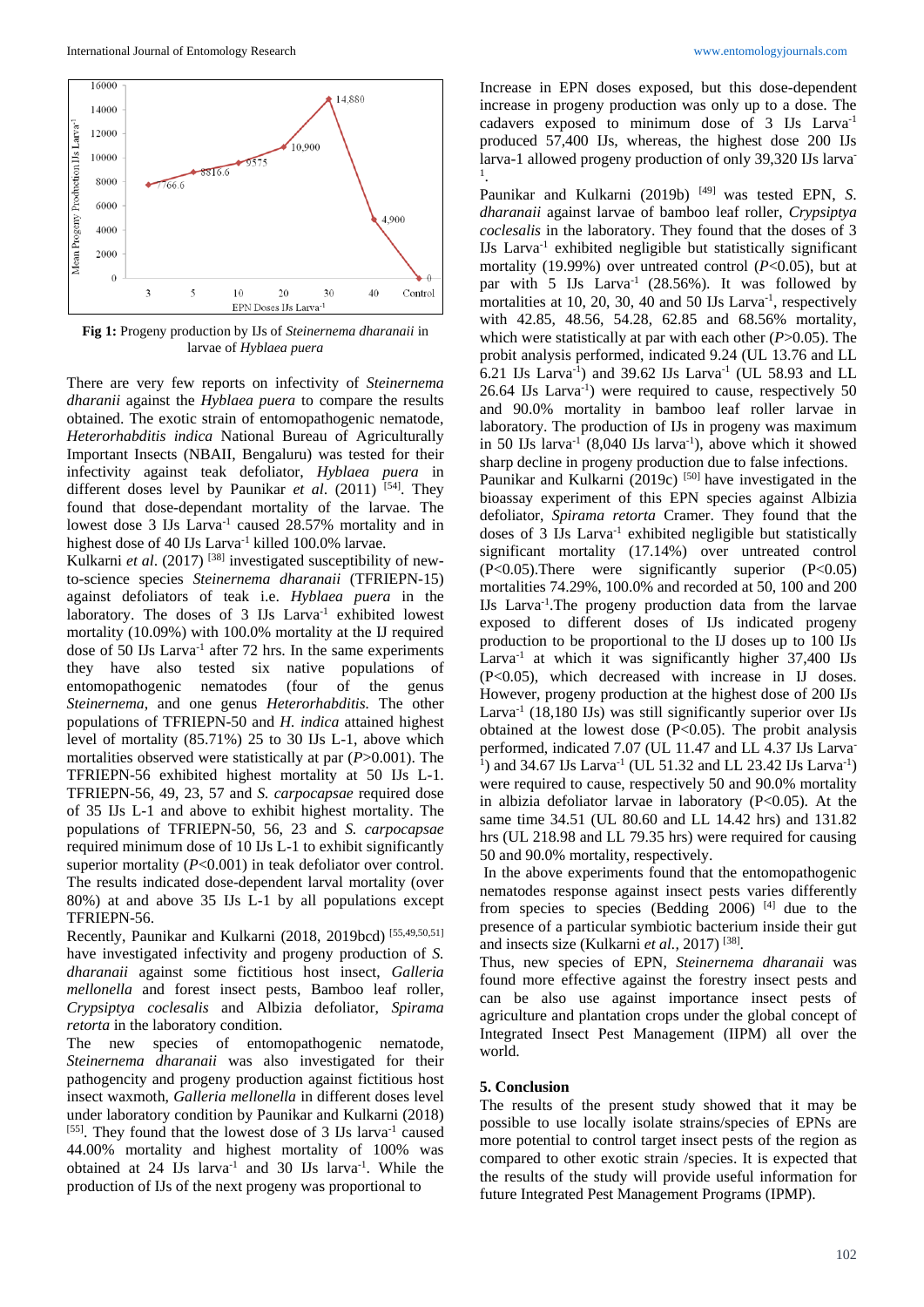### **6. Acknowledgements**

The authors are thankful to Director, Tropical Forest Research Institute (ICFRE) Jabalpur, Madhya Pradesh, India for providing necessary facilities and Department of Biotechnology (DBT), Govt. of India, New Delhi for financial assistance.

# **7. References**

- 1. Abbott WS. A method for computing the effectiveness of an insecticide. Journal of Economic Entomology. 1925; 18: 265-267.
- 2. Bayramoglu Z, Demir I, Inan C, Demirbag Z. Efficacy of native entomopathogenic nematodes from Turkey against the alder leaf beetle, *Agelastica alni* L. (Coleoptera: Chrysomelidae), under laboratory conditions. Egyptian Journal of Biological Pest Control, 2018, 28:17.
- 3. Bedding RA, Akhrust RJ. A simple technique for the determination of insect parasitic Rhabditid nematodes in soil. Nematoligica.1975; 21:109-110.
- 4. Bedding RA. Entomopathogenic nematodes from discovery to application. Biopesticides International. 2006; 2:87-119.
- 5. Beeson CFC. The ecology and control of the forest insects of India and the neighbouring countries. Publishers Vasant Press, Dehradun, 1941, 1007pp.
- 6. Begley JW Efficacy against Insects in Habitats Others than Soil, 215-231. In: Entomopathogenic Nematodes in Biological Control (Eds. R. Gaugler & H. K. Kaya). CRC Press, Boca Raton, FL, 1990.
- 7. Busvine JR. A Critical Review on the Techniques for Testing Insecticides. Commonwealth Agricultural Bureaux Slough, England, 1971, 345.
- 8. Chitra P, Sindhu M, Sujatha K, Dhevagi P, Jeyasankar A, Tamilselvi. Pathogenicity and mortality bioassay of *Spodoptera litura* fabricius (Lepidoptera: Noctuidae) infected with four *Steinernema* sp. Isolated from different agro-ecosystem. International Journal of Zoology and Applied Biosciences. 2017; 2:14-20.
- 9. Deepa B, Remadevi OK. Insecticidal Activity of the Phyto-extracts derived from different parts of the trees of Febaceae family against *Hyblaea puera* Cramer (Lepidoptera: Hyblaeidae). Biological Forum-An International Journal. 2011; 3(2):1-8.
- 10. Divya K, Sankar M. Entomopathogenic nematodes in pest management. Indian Journal of Science and Technology. 2009; 2(7):53-60.
- 11. Ehlers RU. Current and future use of nematodes in biocontrol: practice and commercial aspects with regard to regulatory policy issues. Biocontrol Science and Technology. 1996; 6(3):303-316.
- 12. Elawad SA, Gowen SR, Hague NGM. Progeny production of *Steinernema abbasi* in lepidopterous larvae. International Journal of Pest Management, 2001; 47:17-21.
- 13. Finney DJ. *Probit analysis*. 3rd ed. Repr. Cambridge University Press, 1977, 333 pp.
- 14. Ganguly S, Singh LK. Optimum thermal requirements for infectivity and development of indigenous entomopathogenic nematode, *Steinernema thermophilum* Ganguly & Singh. Indian Journal of Nematology. 2001; 31(2):148-152.
- 15. Gaugler R, Kaya HK. eds. Entomopathogenic

Nematodes in Biological Control. Boca Raton, FL: CRC Press 69, 1990.

- 16. Georgis R, Poinar, GO Jr. "Nematodes as bioinsecticides in turf and ornamentals, 477–489". In: Handbook of Integrated Pest Management for Turf and Ornamentals (Ed: A. Leslie), CRC Press, Boca Raton, 1994, 273 pp.
- 17. Gomez KA, Gomez AA. Statistical Procedures for Agricultural Research (2nd ed.), A Wiley-Interscience Publication, John Wiley & Sons, New York, 1984, 680pp.
- 18. Goudarzi M, Moosavi MR, Asadi R. Effects of entomopathogenic nematodes, *Heterorhabditis bacteriophora* (Poinar) and *Steinernema carpocapsae* (Weiser), in biological control of *Agrotis segetum* (Denis & Schiffermuller) (Lepidoptera: Noctuidae). Turk entomol derg. 2015; 39(3):239-250.
- 19. Grewal, PS, Georgis R. Entomopathogenic nematodes, p.271-299. In F.R. Hall & J.J. Menn (eds.), Biopesticides: use and delivery. Humana Press, Totowa, NJ, 1998, 677p.
- 20. Grewal, PS, Koppenhofer AM and Choo HY. Lawn, trufgrass, and pasture application. *In:* P. S.Grewal, R. U. Ehlers, and D. Shapiro-Ilan (eds.) Nematodes as Bio-Ccontrol Agents. Willingford, UK, CABI Publishing, 2005, 115-146 pp.
- 21. Grewal PS, Selvan S, Gaugler R. Thermal adaptation of entomopathogenic nematodes – niche breadth for infection, establishment and reproduction. Journal of Thermal. Biology. 1994; 19:245-253.
- 22. Hazir S, Kaya, HK, Stock SP, Keskun N. Entomopathogenic nematodes (Steinernematidae and Heterorhabditidae) for biological control of soil pests. Turkish Journal of Biology. 2003; 27:181-202.
- 23. Hominick WM, Reid AP, Bohan DA, Briscoe BR. Entomopathogenic nematodes: biodiversity, geographical distribution and the convention on biological diversity. Biocontrol Science and Technology. 1996; 6:317-331.
- 24. Hussaini SS, Rabindra RJ, Nagesh M. Current Status of Research on Entomopathogenic Nematodes in India. Project Directorate of Biological Control, PDBC, Bangalore, India, 2003, 218 pp.
- 25. Joshi KC, Roychoudhury N, Sharma N. Microbial pesticides for forest insect control. pp. 61-84. In Shukla, P.K. and Joshi, K.C. (Eds.) Recent Trends in Insect Pest Control to Enhance Forest Productivity, Proceedings of a Workshop on Entomology and Biological Control, Sept. 25th, Tropical Forest Research Institute, Jabalpur, 2001.
- 26. Kalia S, Lall RB. Efficacy of three varietal toxins of *Bacillus thuringiensis* tested against some important forest insect pests of multipurpose forest tree species. Indian Forester. 2000; 126:62-6.
- 27. Karunakar G, Easwaramoorthy S, David H. Pathogenicity of steinernematid and heterorhabditid nematodes to whitegrubs infesting sugarcane in India. International Journal of Nematology. 2000; 10:19-26.
- 28. Karunakar G, David H, Easwaramoorthy S. Influence of dosage of *Steinernema carpocapsae*, *S. glaseri* and *Heterorhabditis indicus* on mortality of the host and multiplication of infective juveniles in sugarcane internode borer, *Chilo sacchariphagus indicus*. Journal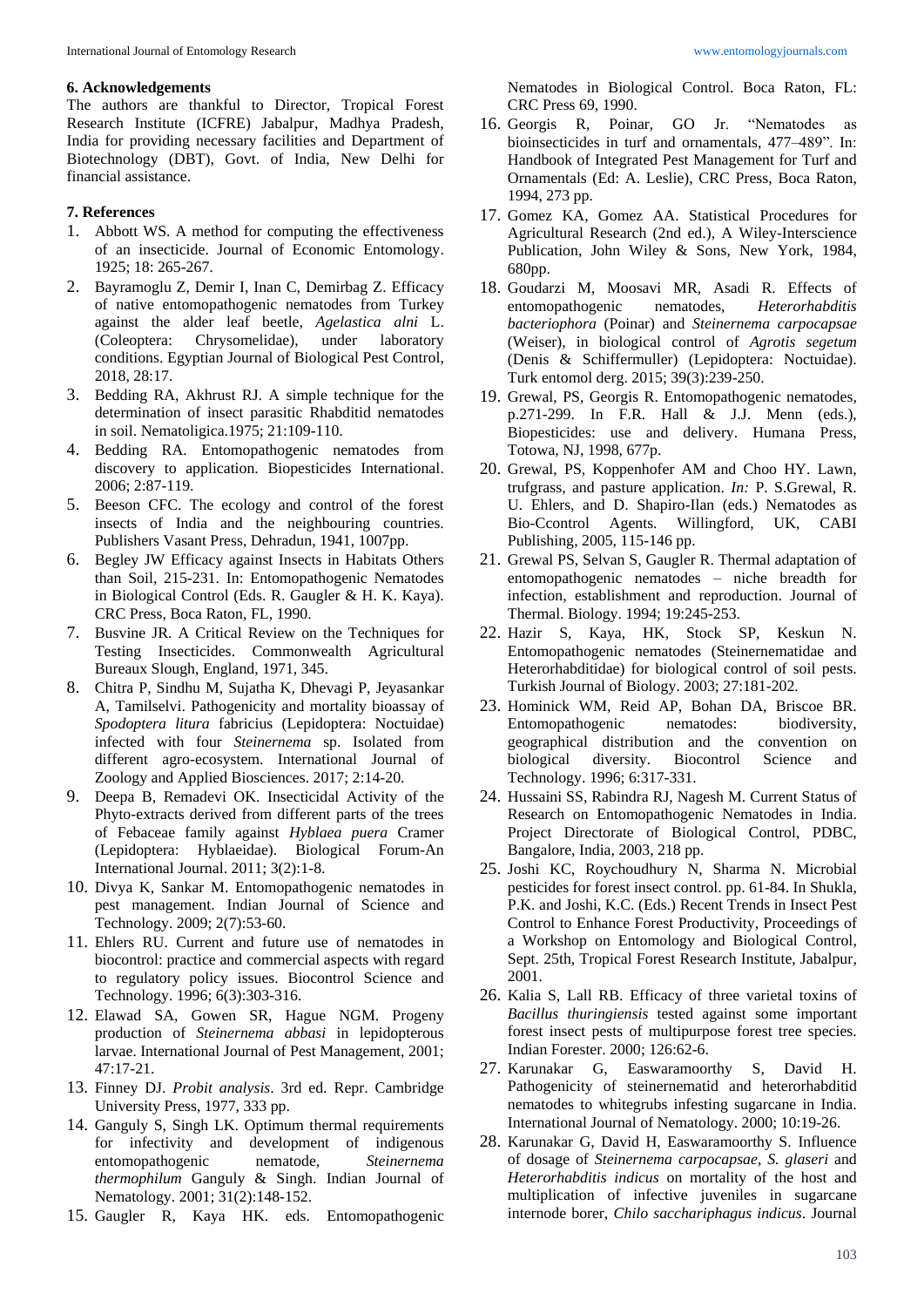of Biological Control.1992; 6:26-28.

- 29. Kaya HK, Gaugler R. Entomopathogenic nematodes. Annual Review Entomology. 1993; 38:181-206.
- 30. Kaya HK, Aguillera MM, Alumai A, Choo HY, Torre M, Fodor A, Ganguly S, Hazr., Lakatos T, Pye A, Wilson M, Yamanaka S, Yang H, Ehlers RU. Status of entomopathogenic nematodes and their symbiotic bacteria from selected countries or regions of the world., Biological Control. 2006; 38:134-155.
- 31. Kaya HK, Stock, SP. Techniques in insect nematology. In ''Manual of Techniques in Insect Pathology'' (L. Lacey, Ed.), pp.281–324 Academic Press, San Diego, 1997.
- 32. Kim HH, Choo HY, Lee HS, Park CG, Lee DW, Jin BR, Choo YM Biological control of *Lycoriella mali* (Diptera: Sciaridae), a pest of oyster mushroom, *Pleurotus ostreatus* using entomopathogenic nematodes. Korean Journal of Applied Entomology. 2001; 40:59-67.
- 33. Koppenhöfer AM, Kaya HK. Entomopathogenic nematodes and insect pest management. In: Advances in Biopesticide research, Vol. 2 (O. Koul, Ed.), Harwood Academic Publishers, Amsterdam, The Netherlands, 2001, 277-305 pp.
- 34. Koppenhoffer AM, Grewal PS. Compatibility and interaction with agrochemicals and Biocontrol agents.CAB International, Wallinford, UK, 2005, 363- 381 pp.
- 35. Kulkarni N. Status of potential of biocontrol component for integrated management of forest insect pests in India. In Biopesticides in Sustainable Agriculture: Progress and Potential, O. Koul, G.S. Dhaliwal, S. Khokar, and R. Singh, eds.), Science Publisher, New Delhi, India, 2014, 389-419 pp.
- 36. Kulkarni N. Integrated Insect Pest management in Tropical Forestry. pp. 313-342. In: Integrated Pest Management in Tropical Regions (Eds. Rapisarda, C. and Cochzza, G.E.P.). CAB Internal, Wallingford, U.K, 2017, 351 pp.
- 37. Kulkarni N, Paunikar S, Hussaini SS. Joshi KC. Entomopathogenic Nematodes in insect pest management of forestry and plantations crops: An appraisal. Indian Journal of Tropical Biodiversity. 2008; 16(2):156-165.
- 38. Kulkarni N, Mishra VK, Paunikar SD. Infectivity of native populations of entomopathogenic nematodes against teak defoliators, Journal of Entomology and Zoology Studies. 2017; 5(6):639-643.
- 39. Kulkarni N, Mishra VK, Daksh S, Paunikar SD. Response of native entomopathogenic nematode, *Steinernema* spp. (TFRIEPN-57) isolated from central India to variation in temperature and soil moisture. Journal of Environmental Biology. 2016; 37:399-406.
- 40. Kulkarni N, Paunikar S, Mishra V. Pathogenicity of entomopathogenic nematode, *Heterorhabditis indica* Poinar against the defoliator, *Spirama retorta* Cramer (Lepidoptera: Noctuidae) Insect Pest Management, A current Scenario, 2011. (Eds. Dunston P. Ambrose), Entomology Research Unit, St. Xavier's College Palayamkottai India, 2011a, 312-115 pp.
- 41. Kulkarni N, Paunikar S, Hussaini SS, Joshi KC. Susceptibility of teak skeletonizer, *Eutectona machaeralis* Walker to EPN, *Heterorhabditis indica*

Poinar. World Journal of Zoology. 2011b; 6(1):33-39.

- 42. Kulkarni N, Paunikar S, Mishra V, Daksh, S, Hussaini SS. Efficacy of entomopathogenic nematodes, *Heterorhabditis indica* against bamboo leaf roller, *Crypsiptya coclesalis* Walker (Lepidoptera: Pyralidae). Paper presented at "International Conference on Insect Science" at University of Agricultural Science, Bangalore on February, 2013, 21.
- 43. Kulkarni N, Rizvi A, Kumar V, Paunikar S. Mishra VK. Morphological and molecular characterization of *Steinernema dharanaii* sp. N. (Nematoda: Steinernematidae): A new Entomopathogenic Nematode from India. Indian Journal of Tropical Biodiversity. 2012; 20(2):107-116.
- 44. Lacey LA, Georgis R. Entomopathogenic nematodes for control of insect pests above and below ground with comments on commercial production. Journal of Nematology. 2012; 44(2):218-225.
- 45. Lalramliana, Yadav AK. Laboratory evaluation of the pathogenicity of three entomopathogenic nematodes against larvae of cabbage butterfly, *Pieris brassicae*  Linnaeus (Lepidoptera: Pieridae). Science Vision. 2010; 9(4):166-173.
- 46. Meshram PB, Pathak SC, Jamaluddin. Evaluation of certain insecticides against pests of forest trees during nursery. J Applied Zoological Research, 1990; 1:06-213
- 47. Nair KSS. Tropical Forest Insect Pests: Ecology, Impact and Management. Cambridge University Press, New York, 2007, 404.
- 48. Nair KSS, Sudheendrakumar VV, Varma RV, Chako KC, Jayaraman K. Effect of defoliation by *Hyblaea puera* and *Eutectona machaeralis* (Lepidoptera) on volume increment of teak. Proc. IUFRO Symposium on Impact of Diseases and Insect Pests in Tropical Forests, 1996, 257-273 pp.
- 49. Paunikar S, Kulkarni N. Evaluation of new species of entomopathogenic nematode, *Steinernema dharanaii* (TFRIEPN-15) against Bamboo leaf roller, *Crypsipyta coclesalis* Walker (Lepidoptera: Pyralidae) in the laboratory. Indian Forester. 2019b; 145(8):767-773.
- 50. Paunikar S, Kulkarni N. Bioefficacy and Progeny Production of native new-to-science species of entomopathogenic nematodes, *Steinernema dharanaii* (TFRIEPN-15) against forest insect pest, *Albizia* defoliator, *Spirama retorta* Cramer (Lepidoptera: Noctuidae). Research Journal of Agriculture and Forestry Sciences. 2019c; 7(4):10-16.
- 51. Paunikar S, Kulkarni N. Efficacy of entomopathogenic nematodes, *Steinernema dharanaii* (TFRIEPN-15) against termites *Odontotermes obesus* (Isoptera: Termitidae) in the laboratory. Indian Journal of Forestry. 2019d; 42(4):105-108.
- 52. Paunikar SD. Bioefficacy of entomopathogenic nematode native to Madhya Pradesh for the management of major forest insect pests. Ph.D. Thesis, Rani Durgawati University, Jabalpur, Madhya Pradesh, India, 2014, 163pp.
- 53. Paunikar S, Kulkarni N. Effect of temperature on the survival and infectivity of new species of entomopathogenic nematode, *Steinernema dharanaii* (TFRIEPN-15) from Madhya Pradesh, central India. International Journal of Zoology Studies. 2019a; 4(4):55-60.